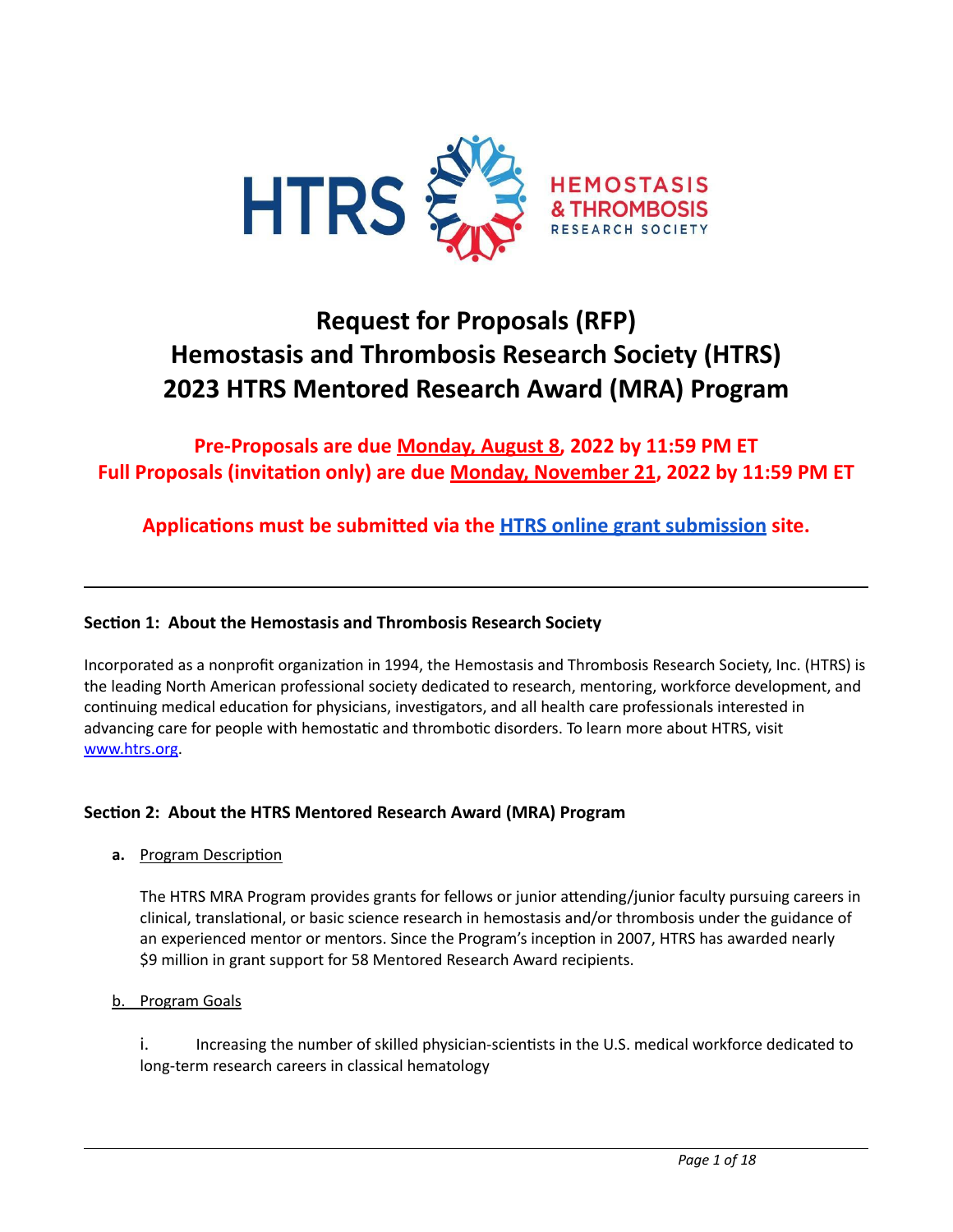- ii. Supporting innovative research by pairing talented young physician clinician-scientists with experienced mentors, many of whom are recognized leaders in U.S. clinical and/or basic science research in hemostasis and thrombosis
- iii. Providing trainees and junior faculty an accessible "on-ramp" into the NIH research pipeline by funding initial research programs that can spark and support K-award applications

### c. Project Period

The 2023 MRA project period is two (2) academic years, from July 1, 2023 through June 30, 2025.

### d. Award Amount

The total grant award is \$165,000 USD. This amount includes \$151,800 to support direct expenses required to complete the proposed research (\$75,900 per year) plus \$13,200 (\$6,600 per year) to support the recipient institution's grant management fees.

### e. Number and Category of Awards

- i. Factors that influence the number and category of MRAs offered in each award cycle include the number and scientific quality of applications received by HTRS, the success of annual fundraising efforts to underwrite the MRA Program, and available therapeutic focus areas of commercial company supporters.
- ii. HTRS reserves the right to: (1) determine the number and category of awards made through the 2023 MRA Program, i.e. hemostasis vs. thrombosis, clinical vs. basic or translational science; (2) postpone decisions regarding the 2023 MRA Program, or (3) reschedule or cancel the 2023 MRA Program prior to selecting award recipients based on the status of HTRS fundraising for the Program.

### **Section 3: Applicant Eligibility Requirements**

- a. General Requirements
	- i. Eligible applicants must hold an MD, DO, MBBS, or an equivalent medical degree.
	- ii. Only applicants and mentors employed by academic, non-commercial institutions are eligible. Applicants must declare their intent to pursue an academic research career in hemostasis and/or thrombosis (or an academic research career that will have a substantial component of, or overlap with, hemostasis and/or thrombosis).
	- iii. Note to Canadian Applicants: Due to rare restrictions imposed by some pharmaceutical companies who provide grant support to support the MRA Program, HTRS may not be at liberty to fund Canadian fellows or junior attending/junior faculty for this award cycle. Interested Canadian applicants should email Jennifer Ziegler, HTRS Director of Award Programs and Career Development, at *[jziegler@htrs.org](mailto:jziegler@htrs.org)* to confirm eligibility prior to taking the time to submit a pre-proposal.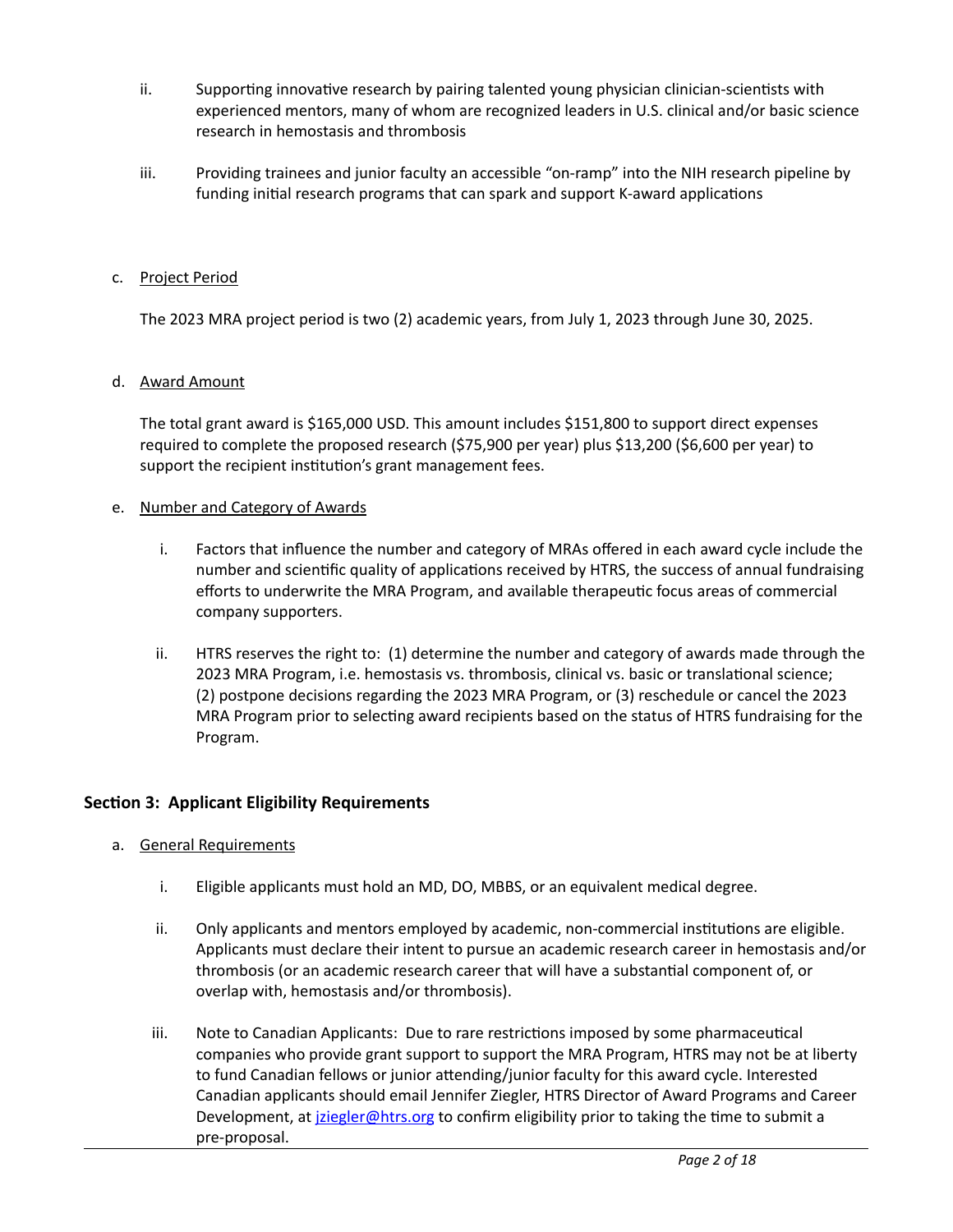- iv. U.S. or Canadian citizenship is not required to apply; however, award recipients must agree to live and work in the U.S. or Canada for the tenure of their MRA-funded project. J1 visa waiver applicants – even those in their first faculty positions – are encouraged to apply.
- v. HTRS requires recipient institutions to protect no less than 20% of an awardee's total time for the HTRS MRA Project.
- vi. Awardees may be enrolled in a higher degree program during the tenure of their MRA-funded project if they can provide evidence of sufficient time to conduct the research proposed in their application. (See Section 12 for further information regarding time commitment.)
- vii. **If applicants are also eligible to apply for the Mid-Career Research Award (MCRA), HTRS** *strongly encourages* application to the MRA before applying for the MCRA, especially if **K-Award funding has not been received.**

### b. Specific Requirements for Fellows

- i. Fellows must be enrolled in ACGME-accredited hematology fellowship training programs in the U.S. (or the equivalent in Canada) to be eligible.
- ii. Fellows enrolled in non-hematology training programs may apply if they can demonstrate career goals and project aims that exhibit substantial overlap with, or clear application to, the field of thrombosis and/or hemostasis.
- iii. Fellows receive free HTRS trainee membership for the duration of their training. Applicants who are fellows are required to activate their free HTRS trainee membership at [www.htrs.org](http://www.htrs.org/) no later than the MRA pre-proposal deadline in order to be eligible.
- iv. NOTE: We encourage fellows to apply. However, trainees compete directly with junior faculty for this award with no specific accommodation; applications must address what will happen after the transition to faculty to be competitive.
- c. Specific Requirements for Junior Faculty/Junior Attending
	- i. Applicants who have secured junior faculty/junior attending positions at U.S. or Canadian academic institutions must be within seven (7) years of completing an ACGME-accredited hematology fellowship training program (or the equivalent in Canada) as of July 1, 2023.
	- ii. Junior faculty/junior attending within seven  $(7)$  years of completing other medical training programs may apply if they can demonstrate career goals and specific project aims that have a substantial overlap with, or clear application to, benign hematology.
	- iii. For applicants who are pursuing or have completed an additional fellowship following initial hematology training, the seven (7) year requirement is calculated from the completion date of the initial hematology fellowship.
	- iv. Junior attending/junior faculty are strongly encouraged (but not required) to become HTRS core members prior to submitting an MRA Pre-proposal. (Membership status will not affect recipient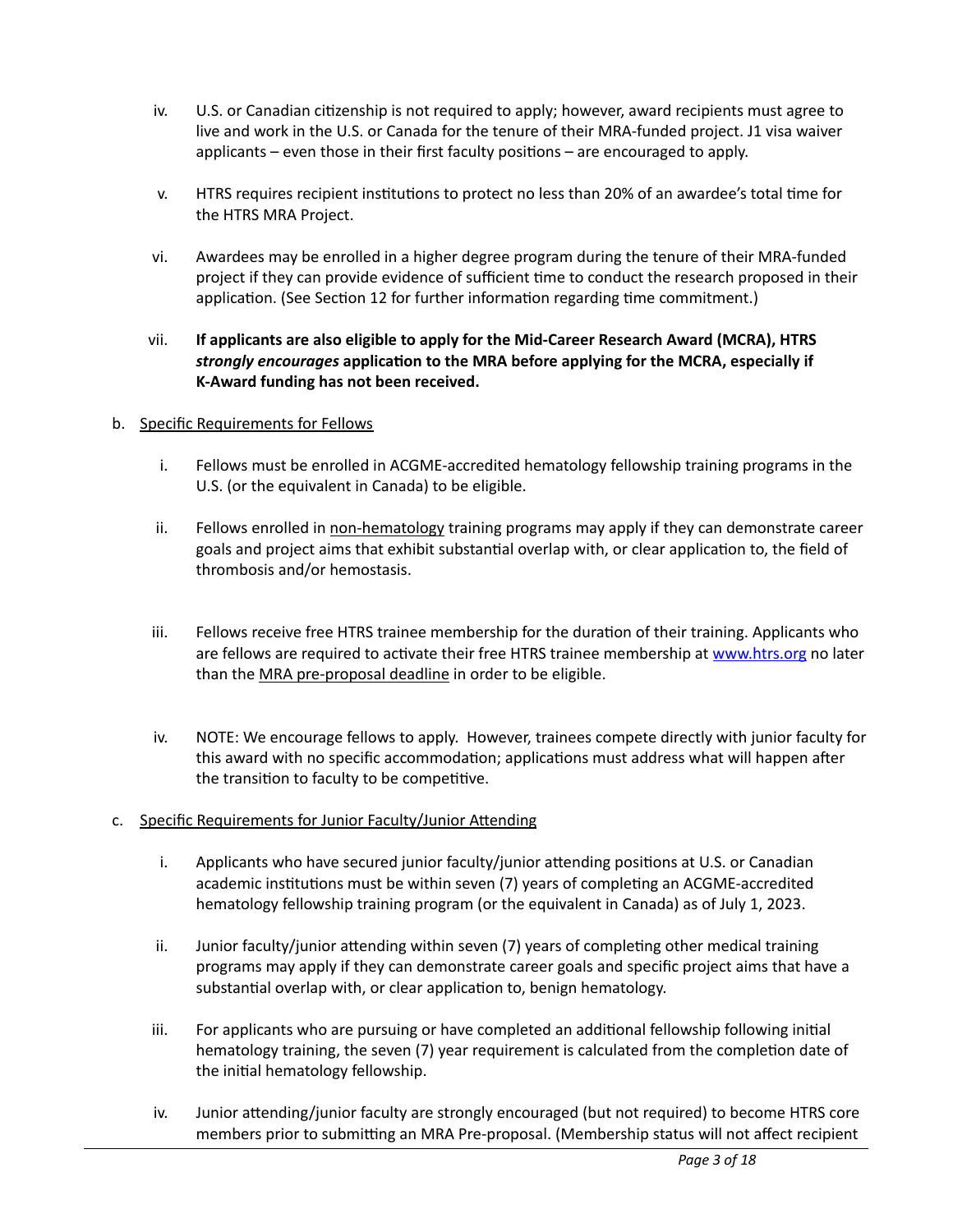selection.) Applicants agree to maintain active HTRS memberships for the duration of the grant period and any approved no-cost extension (NCEs) if selected as MRA recipients.

### d. Qualifying Hardships

- i. HTRS will consider extending eligibility for the MRA in regard to qualifying hardships. Examples include: complete or partial hiatus from research activities for child rearing; an incapacitating illness or injury of the applicant or a member of the applicant's immediate family; relocation to accommodate a spouse, partner, or other close family member; pursuit of non-research endeavors that would permit earlier retirement of debt incurred in obtaining a doctoral degree; and military service.
- ii. Potential applicants who do not meet the stated eligibility criteria but who can demonstrate qualifying hardships are encouraged to contact Jennifer Ziegler, HTRS Director of Award Programs and Career Development, at *[jziegler@htrs.org](mailto:jziegler@htrs.org)* or 414-937-6562 before submitting a pre-proposal.
- iii. Chly applicants and mentors associated with non-commercial institutions are eligible. Applicants must declare their intent to pursue an academic career in hemostasis and/or thrombosis or an academic career that will have a substantial component of, or overlap with, the disciplines of hemostasis and/or thrombosis.
- iv. U.S. or Canadian citizenship is not required, but Awardees must work in the U.S. or Canada for the duration of the grant period.

#### e. Applicants Enrolled in Higher Degree Programs

Applicants may be enrolled in a higher degree program as long as they demonstrate they have sufficient time to conduct the research project proposed in their MRA application. HTRS requires recipient institutions to protect a minimum of 20% of the awardee's total time for the HTRS MRA Project. (See Section 12a for more information regarding time commitment.)

#### f. Applying for More than One HTRS Award

- i. Previous HTRS MRA or THSNA MRA (Thrombosis and Hemostasis Societies of North America) recipients are not eligible to apply.
- ii. Applicants who applied for past HTRS or THSNA MRAs but were not selected for an award, and who meet current MRA eligibility requirements, may submit a pre-proposal for the 2023 HTRS MRA. The 2023 submission may be with the same institution/laboratory or a new institution/laboratory; the same primary mentor or a new mentor; the same project aims or new project aims. If a repeat applicant submits a new pre-proposal for the same project, reviewers will look for highlighted evidence of improvement in comparison to the last proposal submitted, based on past reviewers' feedback. If such evidence is provided and noted, the pre-proposal may be qualified to bypass the pre-proposal review and move on to the full proposal stage without feasibility review, especially if that proposal had previously advanced to the full proposal stage.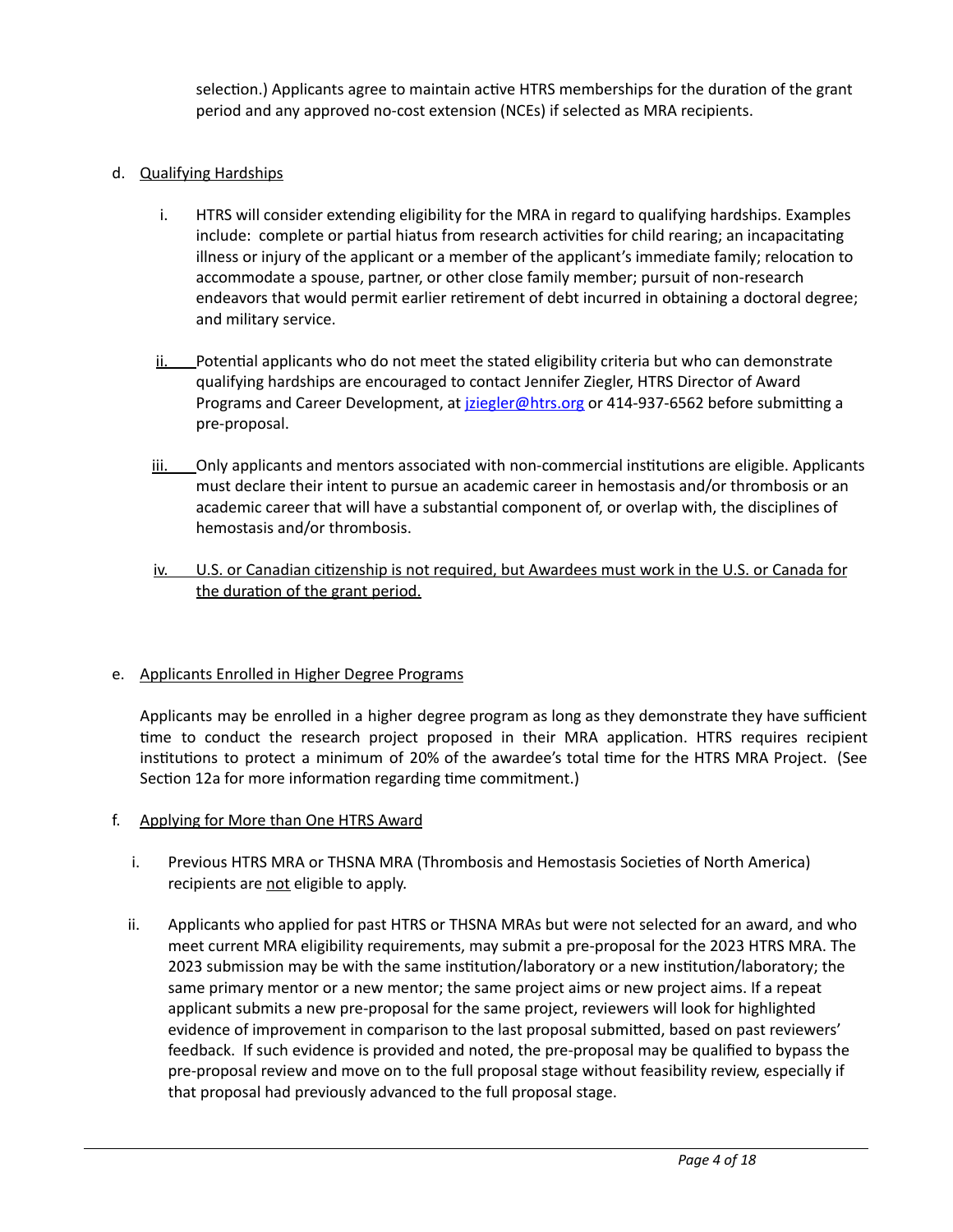- iii. Early-stage investigators may submit separate applications to multiple HTRS award programs in the same year; however, only one HTRS award can be granted per applicant per year.
- iv. Previous HTRS Clinical Fellowship Award or HTRS/ATHN DREAM Award applicants may apply for a 2023 MRA if the project period of the previous award does not overlap with the 2023 MRA project period.

### **Section 4: Mentor Eligibility Requirements**

### a. Primary Mentors

- i. Applicants are required to select a primary mentor who is directly involved in clinical or basic science/translational science research in benign hematology to be eligible for an award. Primary mentors can be MDs, DOs, MD/PhDs, PhDs, or hold an MBBS or equivalent degree.
- ii. If applicants are interested in applying for the HTRS MRA Program but do not have a research mentor, HTRS may be able to help identify a mentor. Applicants looking for a mentor should email *iziegler@htrs.org stating their desired research location and area of interest, and HTRS will* help match the applicant with an appropriate mentor within their research focus.
- iii. Primary mentors are required to be active HTRS core members of record for a minimum of 12 consecutive months prior to the pre-proposal submission deadline. If the applicant's primary mentor is not a current HTRS member, or if the primary mentor joined HTRS less than 12 months prior to the deadline, the applicant must secure a co-mentor who is an active HTRS member of record and who has maintained that status for more than 12 consecutive months prior to the pre-proposal submission deadline.
- iv. If the applicant is selected as an MRA recipient, the primary mentor must maintain active HTRS membership throughout the project period and any approved NCEs.
- v. Primary mentors must agree to supervise the applicant if an award is granted and abide by the conditions of the award throughout the project period and any approved no-cost extensions (NCEs). They are also required to prepare a formal Letter of Support for the applicant to include in an invited full proposal application.
- vi. Primary mentors are typically present at the same institution where the applicant proposes to do the majority of their research. However, applicants may secure a primary mentor at a different institution, as long as an effective communication plan is outlined in the pre-proposal and/or invited full proposal to indicate how mentoring will take place over distance.

### b. Co-Mentors

- i. Applicants may elect to invite one or more co-mentors in addition to the primary mentor. Co-mentors should bring additional medical or scientific expertise to the project. Co-mentors can be MDs, DOs, MD/PhDs, PhDs, or hold an MBBS or equivalent degree. Applicants are not required to secure a co-mentor to be eligible for an award.
- ii. If the applicant is selected as an MRA recipient, the co-mentor (or co-mentors) must maintain active HTRS membership throughout the project period and any approved NCEs.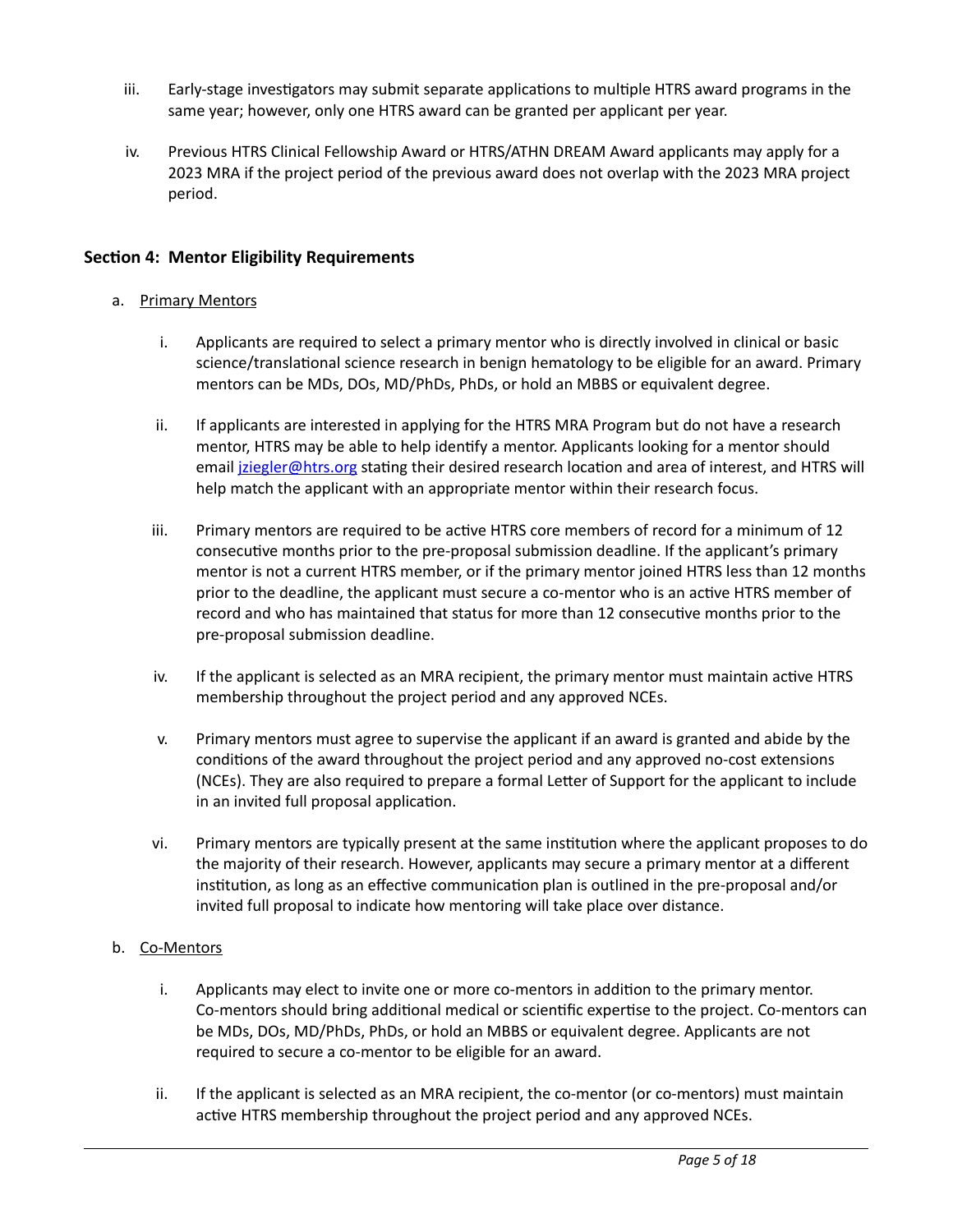- iii. Co-mentors must agree to supervise the applicant if an award is granted and abide by the conditions of the award throughout the project period and any approved NCEs. They are also required to submit a formal Letter of Support for the applicant to include in an invited full proposal application.
- iv. Co-mentors are typically present at the same institution where the applicant proposes to do the majority of their research. However, applicants may secure a co-mentor at a different institution, as long as an effective communication plan is outlined in the pre-proposal and/or invited full proposal to indicate how mentoring will take place over distance.

# **Section 5: Project Eligibility Requirements**

- a. Eligible research projects must exhibit a substantial component of, and relevance to, hemostasis and/or thrombosis. Topics may include, but are not limited to, acquired or inherited bleeding disorders, venous thromboembolism, arterial thrombosis, hemostasis in other disease (such as sickle cell disease or infectious diseases), or uterine hemostasis relevant to heavy menstrual bleeding.
- b. Eligible research projects can be:
	- i. Clinical or translational science projects, including, for example, epidemiological or translational studies with or without a secondary component of laboratory work
	- ii. Basic science or laboratory projects, including, for example, molecular biology, physiology, pharmacology, biomarker, or translational studies where the primary emphasis is a laboratory component
	- iii. Qualitative or quantitative research projects.
- c. Applicants may propose projects related to other medical disciplines, such as obstetrics/gynecology, adolescent medicine, cardiovascular medicine, neurology, or neonatology, as long as their projects exhibit substantial overlap with, and/or clear application to, benign hematology.
- d. Use of the ATHNdataset or Other National Datasets. Before submitting a pre-proposal, applicants who propose projects using the ATHNdataset or other national databases must confirm with ATHN or the owner of the database that data required for their research project are indeed contained in that database. If the proposed data are not available, the applicant should indicate that the project will be supplemented with other data and explain how and where such data will be obtained.
- e. Interested applicants should email *iziegler@htrs.org* prior to taking the time to submit a pre-proposal if they have any questions regarding project eligibility.

# **Section 6: Distribution of Award Funds**

MRAs of \$165,000 USD will be distributed by HTRS to the successful applicant's institution in three payments:

1. The first payment of \$82,500 USD (50% of the award) will be issued after full execution of the legal grant agreement contract between HTRS, the awardee, and the recipient institution.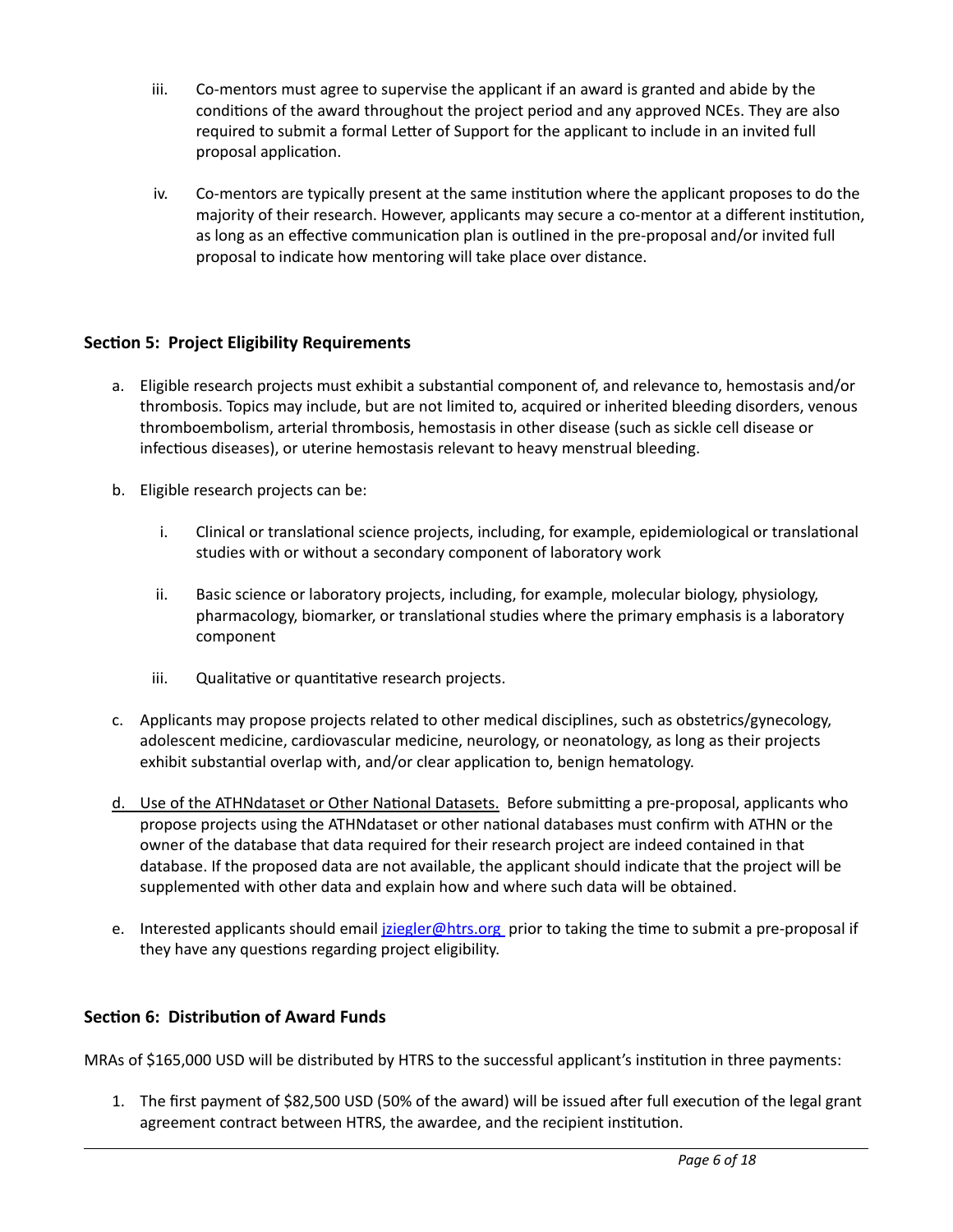- 2. The second payment of \$66,000 USD (40% of the award) will be issued after HTRS approves a formal 12-month progress report describing research conducted during the first year of the project period.
- 3. The third payment of \$16,500 USD (10% of the award) is contingent upon approval by HTRS of a final, 24-month report upon completion of the project period.

Instructions for required reporting are communicated to successful applicants in their award notification letters and grant agreement contracts.

## **Section 7: Use of MRA Funds and Project Budget Requirements**

### a. General Requirements

- i. HTRS MRA funds may be used for both direct and indirect costs associated with proposed research projects. An applicant's two-year MRA project budget may not exceed a grand total of \$165,000 USD.
- ii. HTRS encourages applicants to reflect all necessary project expenses in their proposed project budgets. Any funds left unspent at the end of the project period must be returned by the recipient institution to HTRS for repayment by HTRS to the grant's pharmaceutical company supporter.
- iii. If indirect costs are requested as part of the project budget (see Section 7b), eligible direct costs may not exceed \$151,800 USD.
- iv. If indirect costs are not requested as part of the project budget, eligible direct costs can equal, but not exceed, \$165,000 USD.

#### b. Eligible Direct Costs

- i. Awardee Stipend: Full or partial support for the awardee's salary and fringe benefits (combined as one line item). HTRS uses NIH salary caps for the awardee if applicable.
- ii. Stipends for Key Project Personnel: Full or partial support for the salaries and fringe benefits of key personnel, including laboratory technicians, statisticians, or others required to complete the project with appropriate NIH salary caps.
- iii. Equipment and supplies necessary to conduct the project
- iv. Required Travel: Conference registration fees, travel expenses, and hotel costs for the awardee to attend the HTRS Scientific Symposium or another well-recognized national or international professional meeting during the project's second year (or in the year immediately following the 24-month project period) to present his/her progress or results of MRA-funded research. MRA funds may not be used to cover registration fees, travel, or lodging expenses to attend professional meetings other than the above-mentioned meeting, unless such costs are specifically approved by HTRS in advance as essential to project outcomes.
- v. Statistical Support Costs (if provided by the recipient institution or other local resource; see also Section 10).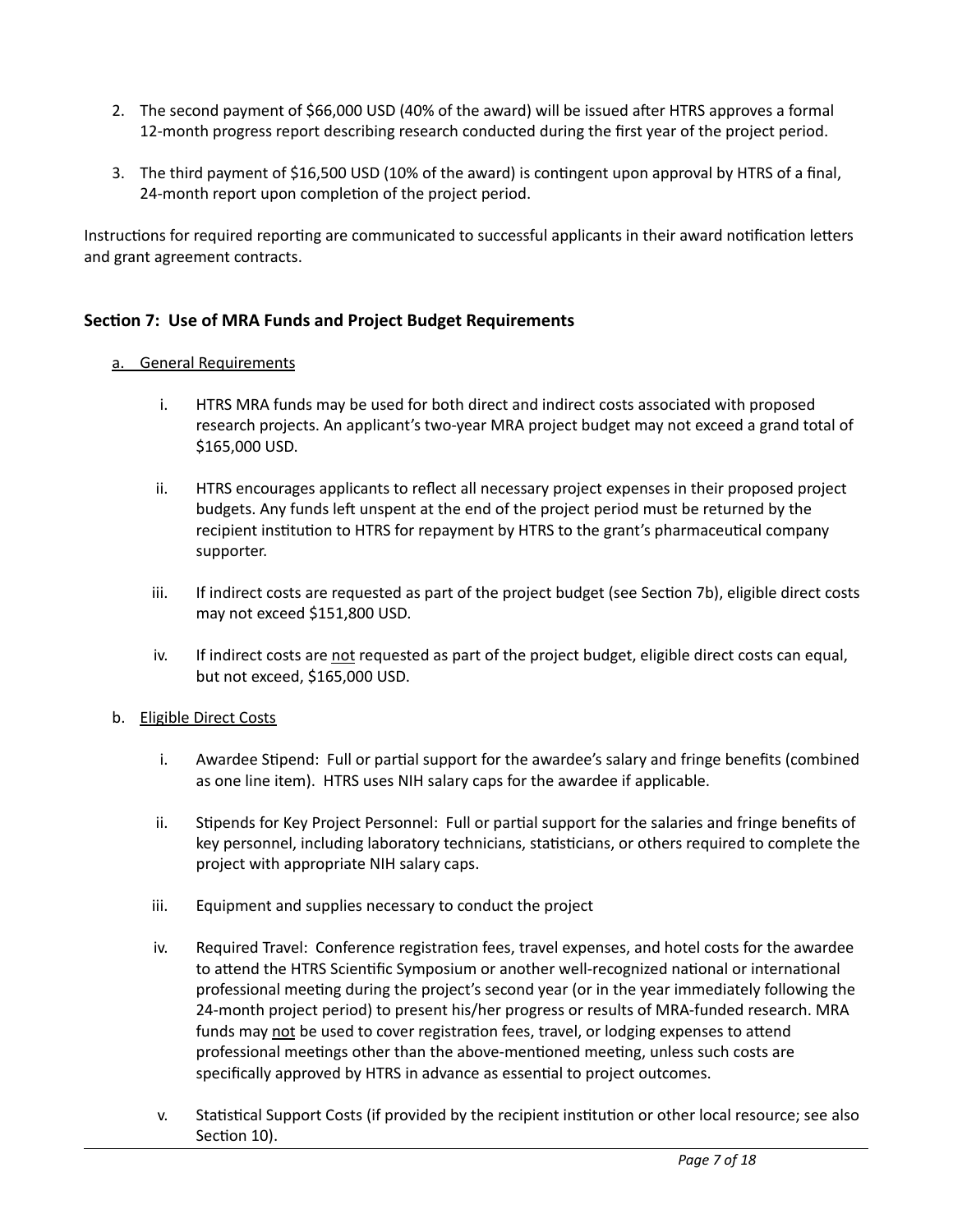## c. Eligible Indirect Costs

HTRS MRA funds up to \$13,200 USD may be used to support the recipient institution's management fees or other indirect costs, including required lab or facility fees. Line items for such fees may not exceed 8% of the total \$165,000 award, or \$13,200 over two years (\$6,600 per year).

# **Section 9: Current and Pending Support Requirements**

MRA applicants invited to submit full proposals must report all current and pending funding sources for their proposed projects.

Applicants are encouraged to apply to their institutional Office of Sponsored Research (OSR) for supplemental funds and support. In the event that additional funding becomes available that overlaps with direct or indirect costs in the approved MRA budget, the awardee will be asked to provide a revised project budget outlining the impact of the new funds and how remaining MRA funds will be impacted or reallocated.

If the new funding covers all or substantially all of the direct and/or indirect costs previously assigned to the MRA project budget, all unused MRA funds must be returned to HTRS. More details about the impact of current and pending support on MRA award budgets are included in awardees' Grant Agreement contracts.

# **Section 10: Statistical Support Requirements**

Statistical support is a required component of all invited MRA full proposals and MRA-funded research projects. HTRS believes that introducing early-stage physician-scientists to a structured approach to statistical planning will better prepare them to conduct their research projects successfully and go on to secure more competitive funding from the NIH or other national sources.

- a. Statistical support includes establishing study goals and objectives/hypotheses; identifying appropriate study design (clinical trial, epidemiologic, cross-sectional, longitudinal, single center, multi-center); deciding on the type and amount of data to collect; determining appropriate sample size; and identifying effective methods for analyzing data and reporting results.
- b. Applicants without access to adequate institutional or local sources of statistical support should request such support through HTRS in their pre-proposals. If the pre-proposal is favorably reviewed, a statistical consultant will contact the applicant directly to assist in the preparation of the full proposal, and, if an award is granted, to assist with research project implementation.

# **Section 11: Presentation Requirement for MRA Recipients**

Awardees are required to make a good faith effort to present information about their projects' research progress and outcomes at a recognized national or international professional meeting during the two-year grant period (or in the year immediately following the grant period).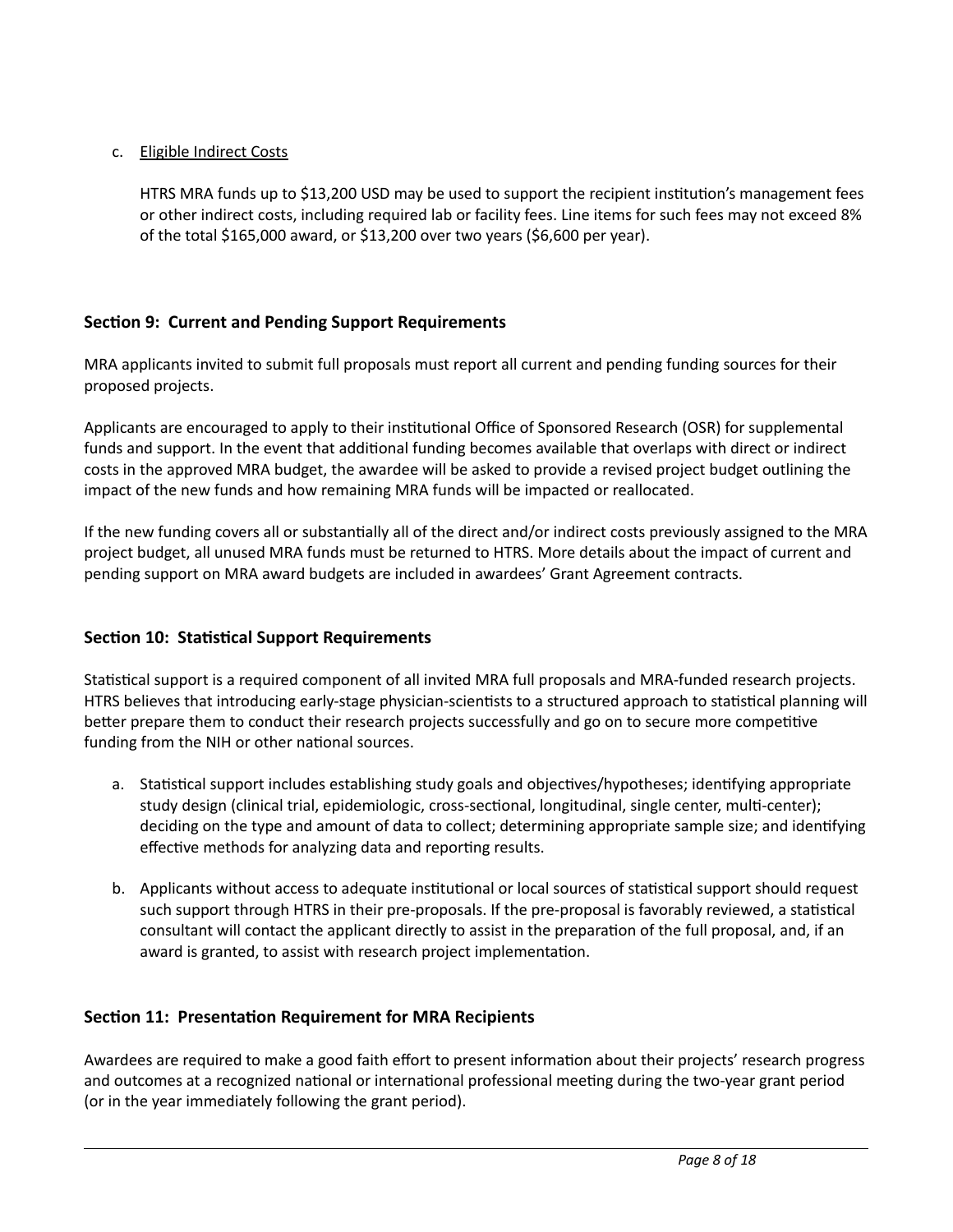Awardees are encouraged to select the HTRS Scientific Symposium as the meeting of choice to fulfill this requirement, with the Thrombosis and Hemostasis Societies of North America (THSNA) Summit as a second choice.

Costs to support conference registration fees, travel, and lodging for this meeting must be included in the full proposal project budget. Instructions for acknowledging HTRS and the grant's commercial pharmaceutical company supporter in presentations will be included in the successful applicant's notification letter and grant agreement contract.

# **Section 12: Other Conditions and Responsibilities**

Submission of a 2MRA pre-proposal and/or an invited full proposal implies acceptance of the following conditions by the applicant, the recipient institution, the primary mentor, and any co-mentors:

- a. Focus of the MRA. The principal focus of the MRA is to enable the successful applicant to further their experience in performing clinical, translational, or basic science research in hemostasis and/or thrombosis. HTRS believes that early career awardees have an increased chance of a quality learning experience and successful project outcomes when at least 50% of their total time is protected by their institutions for research or research-related activities. HTRS encourages recipient institutions to meet this 50% level of protected time if possible. A minimum of 20% of the awardee's total time for the HTRS MRA Project is required by HTRS as a condition of grant acceptance.
- b. Grant Agreement Contract. Upon notification of funding, institutions who will receive the official grant agreement contract



prepared by HTRS. The awardee, their primary mentor, any co-mentors, a representative of the recipient institution, and the HTRS Executive Director are required to sign the grant agreement before award funds can be dispersed.

c. Change in Status. The awardee is responsible for providing HTRS with written notice of any changes in status related to their project or career path at any time during the course of the project period. Change in status notification letters are subject to review and approval by HTRS. While most change requests are negotiable, it should be noted that a change in career direction from an academic research institution to a commercial research company or laboratory is not permitted per MRA eligibility requirements and will result in the awardee forfeiting the MRA and the recipient returning the balance of unspent funds to HTRS. Exact conditions and instructions for submitting a change in status request are outlined in the Grant Agreement contract.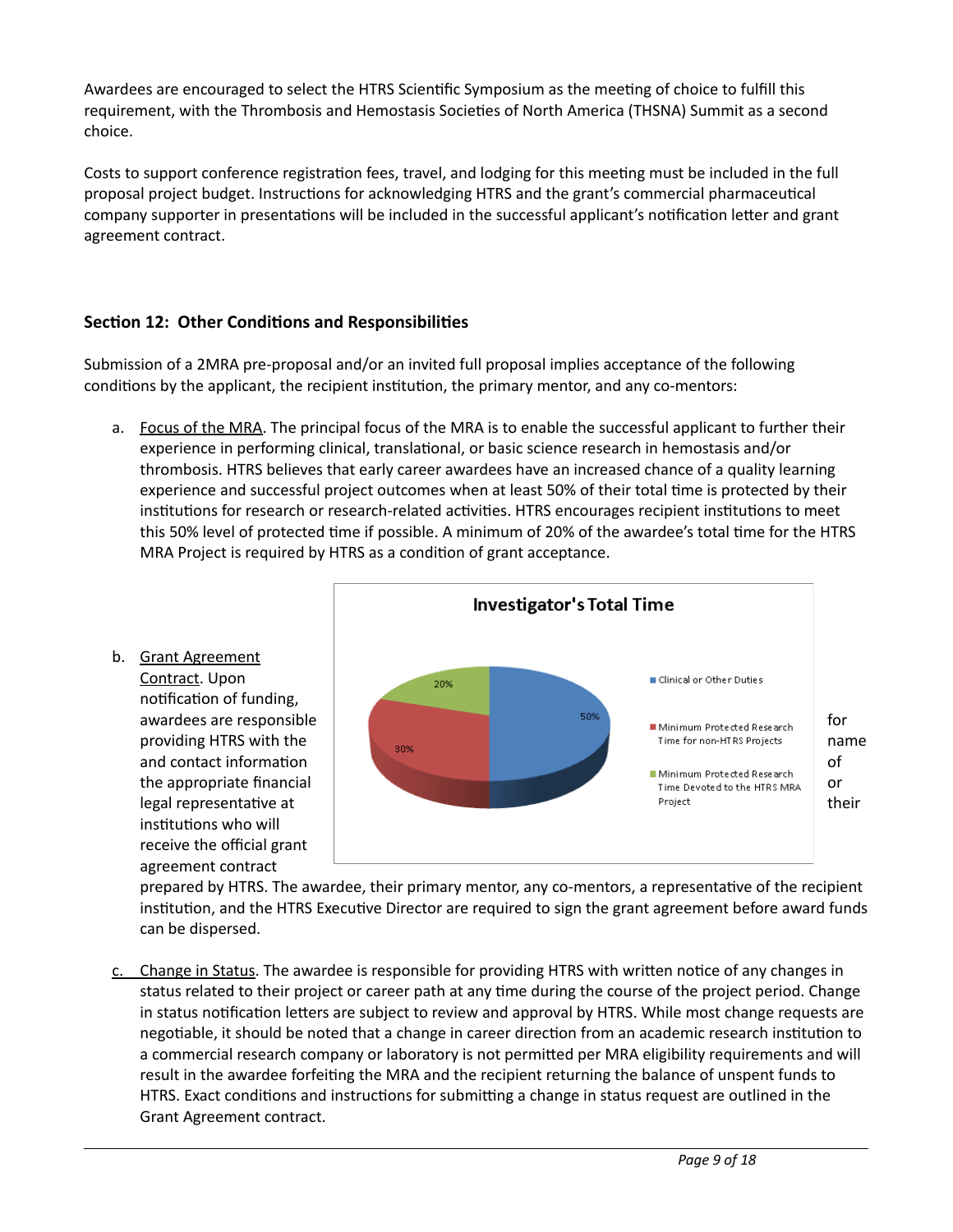- d. Award Administration. The day-to-day administration of MRA funds is the responsibility of the recipient institution's OSR or hospital research department. As such, the recipient institution issues award funds as outlined in the approved project budget according to its own procedures and payment schedules. Funds are never sent to awardees directly.
- e. Requirements Regarding Rights of Human Subjects. The recipient institution is responsible for protecting the rights and welfare of all human subjects participating in the MRA-funded research activity. Awardees requesting MRA funds for research involving human subjects are required to submit written evidence to HTRS of Institutional Review Board (IRB) approval, along with written evidence of their institution's Federalwide Assurance (FWA) number (for U.S. investigators) and its renewal date before funding can be awarded. Written approvals must be in place for the duration of the project period in order to receive MRA funding from HTRS, and copies must be appended to the fully executed grant agreement contract. Written evidence of continuing IRB approval and FWA renewal (FWA renewal is every five years) must be submitted with each MRA progress report to confirm continued coverage.
- f. Requirements Regarding Animal Studies. The recipient institution is responsible for protecting the welfare of animals involved in the MRA-funded research activity. Awardees requesting MRA funds for research involving animals are required to submit written evidence to HTRS of Institutional Animal Care and Use Committee (IACUC) approval, along with a copy of their institution's Association for Assessment and Accreditation of Laboratory Animal Care (AAALAC) International accreditation before funding can be awarded. These approvals must remain in place for the duration of the project period in order to continue to receive MRA funding from HTRS. Written evidence of continuing IACUC approval and AAALAC accreditation (AAALAC review is every three years) will need to be submitted with each progress report to confirm continued coverage.
- g. Acknowledgment of HTRS and Pharmaceutical Company Support. Any review articles (published or in progress), abstracts, manuscripts, or oral and poster presentations resulting from an awardee's MRA-funded research must acknowledge both the support of HTRS and the appropriate pharmaceutical company supporter as outlined in the applicant's award notification letter and the fully executed grant agreement contract. Awardees are required to provide HTRS with copies of any articles (published and in progress), abstracts, manuscripts, or oral and poster presentations resulting from their MRA-funded research during and after the project period with appropriate acknowledgments listed.
- h. Required Reports. Award recipients are required to submit two formal reports to HTRS using the templates provided by HTRS: 1) a progress report describing the first year of MRA-funded research, and 2) a final report to be submitted within three (3) months of the completion of the project period. HTRS is required to share these reports with the pharmaceutical company supporter of each MRA. Awardees accept primary responsibility for understanding when reports are due and for following submission instructions provided by HTRS. Required reports must include a list of any articles (published and in progress), abstracts, or oral and poster presentations resulting from the MRA-funded research, with copies of articles (published and in progress), abstracts, or oral and poster presentations appended. Awardees accept primary responsibility for understanding when reports are due and for following submission instructions provided by HTRS. Complete instructions for reporting are outlined in awardees' notification letters and grant agreement contracts.

# Section 13: Disclosure of HTRS Compliance with State or Federal Requirements per *Open Payments: The Physician Payments Sunshine Act*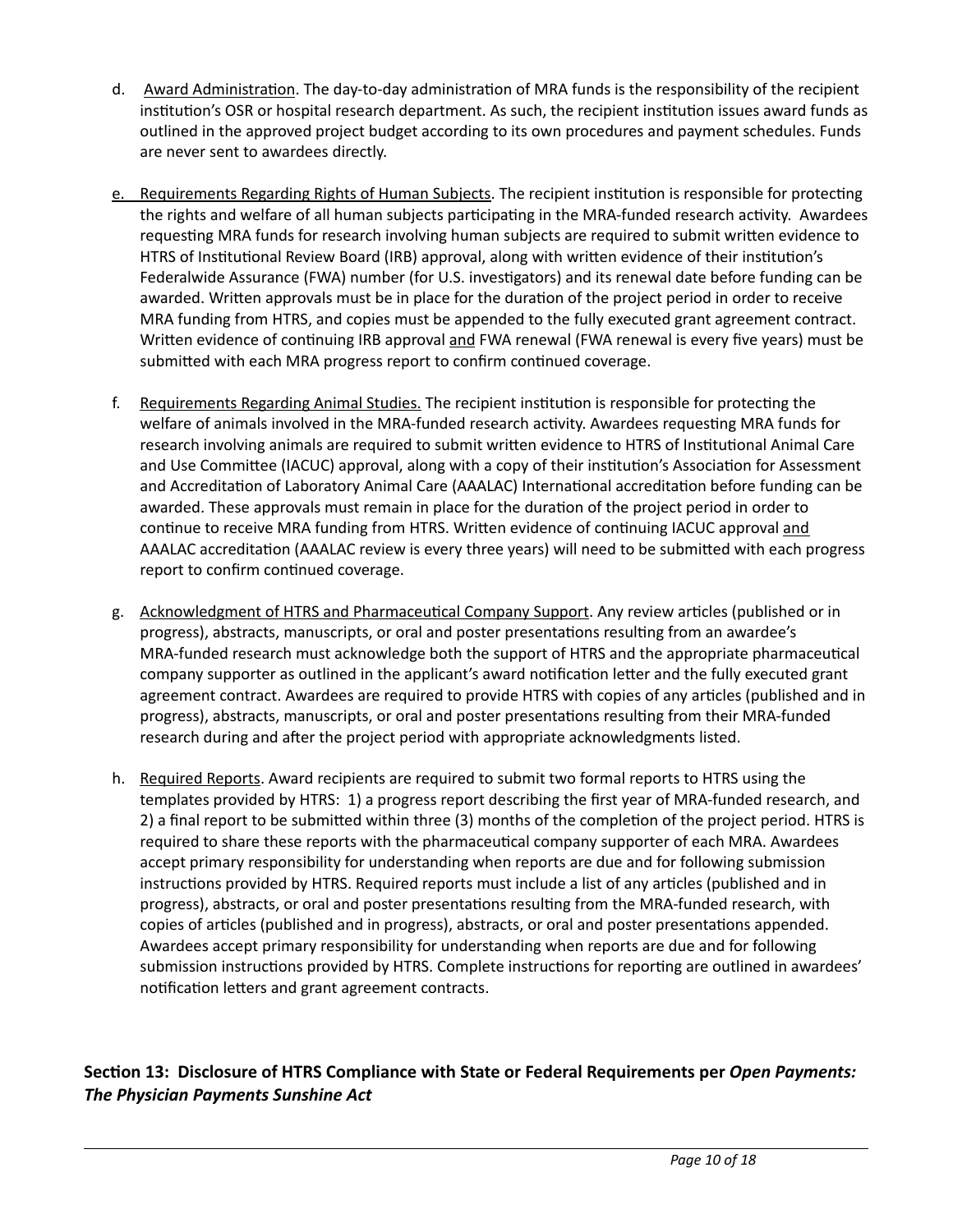HTRS research awards may be reportable by law to state or federal agencies under *Open Payments: The Physician Payments Sunshine Act* ("Sunshine Act"). HTRS may be required to share information about recipient institutions, awardees, or other particulars of funded grants with the pharmaceutical companies supporting our award programs. Such companies may, in turn, deem grant information reportable per their policies related to the Sunshine Act.

Applicants to HTRS award programs are required to confirm, prior to submitting a pre-proposal that their institution is able to accept grant funding that may be subject to Sunshine Act reporting. Applicants who have questions about the Sunshine Act should contact their institutional OSR or other grant administrator for more details, since regulations can differ by institution and state.

# Section 14: Submitting a Pre-proposal and/or Invited Full Proposal

An NIH-style reviewing process will be engaged for both Pre-Proposal and Full Proposal reviews.

a. Pre-proposals

Submitting a pre-proposal is the mandatory first step in the MRA application process. Applicants are required to follow all pre-proposal submission instructions and upload all required documents to the HTRS Survey Monkey Apply (SMA) Grant Submission Site at https://htrs.smapply.org. Applicants must click on "Register" to create an SMA account using their email address as a username and an individual password of their choice. (The SMA site allows applicants to save their work and return to it later.)

2022 MRA pre-proposals are due on or before **Monday, August 8, 2022 at 11:59 PM ET**. The SMA site will confirm receipt of pre-proposal submissions via email. Applicants who do not receive confirmation of receipt via email within 72 hours of submission should contact HTRS at HTRS@versiti.org. Late pre-proposal submissions will not be accepted.

The HTRS Scientific Review Committee completes a thorough review of all submitted Pre-proposals. If the Pre-proposal is favorably reviewed by the Committee, the applicant will be informed within approximately two months from the Pre-proposal submission deadline that a Full Proposal is requested.

### **Components of a Complete Pre-proposal:**

- **i. Application Form:** Applicants are required to complete the Pre-Proposal Application Form in the HTRS online grant submission site.
- **ii. Pre-proposal Narrative** (3 pages maximum, excluding references) Please submit the Pre-proposal Narrative on the HTRS online grant submission site as a PDF document.
- iii. **Optional Section for a Rebuttal**: Past applicants who were invited to submit full proposals during the 2022 MRA cycle, but who did not receive an award, may submit a 1-page "rebuttal" in their pre-proposal application as a PDF document. They must explain why they should be advanced to this cycle's full proposals round, and provide evidence that they have addressed concerns raised in their past full proposal review.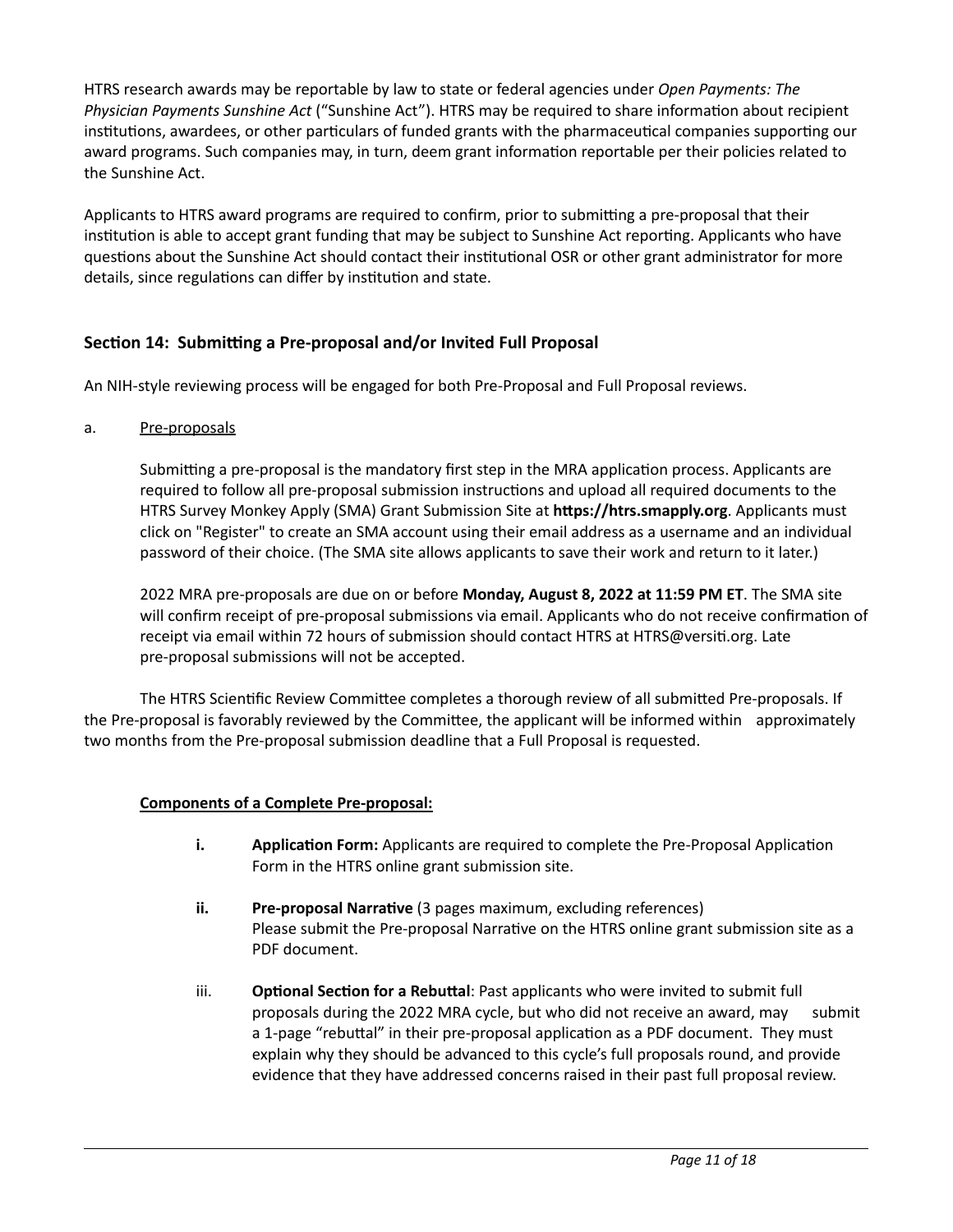Although every effort is made to match reviewers' expertise to the type of proposal submitted, please prepare your narrative with the assumption that an academic or clinical hematologist may review your application (as opposed to a specialist in basic or laboratory science, for example).

The three-page Pre-proposal Narrative should address the points listed below, as space permits, and be clear, concise, and well-written. Reviewers will use these points as guidelines to assess the quality of the: a) applicant; b) mentor(s) and environment; c) science; and d) research plan.

- i. **Quality of applicant** should include:
	- Background of the applicant
	- Career Development Plan demonstrating sincere commitment to an academic career in benign hematology and/or an academic career with a major component of, or overlap with, benign hematology
	- Relevance of the proposed research to the applicant's stated career goals
	- Applicants who are not training or working primarily as hematologists, but whose careers in other disciplines have a substantial component of, or overlap with, the disciplines of hemostasis and/or thrombosis (e.g. obstetricians/gynecologists) should describe a) the relevance of the proposed research to their career; b) how the disciplines of hemostasis and/or thrombosis overlap with, and have substantial relevance to, their career; and c) how they will incorporate hemostasis/thrombosis into their careers long-term by performing research and clinical care with that focus.

### ii. **Quality of mentor(s) and environment** should include:

- Description of the primary mentor and co-mentor's qualifications
- Quality and appropriateness of the research environment as it pertains to the applicant and project
- Demonstration that a viable mentorship program is in place with solid guidelines that will not change from year to year.
- A clear explanation of the applicant's role vs. the role of the primary mentor and co-mentor in the research concept, design, and implementation. If relevant, specify the specific parts of the project to be carried out by the applicant as opposed to the primary mentor and co-mentor
- $\bullet$  If the mentor/co-mentor are at a different institution, a communication plan must indicate how the mentoring will be accomplished at a distance
- iii. **Quality of the science** should include:
	- Background, scientific merit, significance, and impact of the project
	- Potential of the project to generate new knowledge and lead to further funding opportunities and additional research projects.
- iv. **Quality of the research plan** should include at least brief reference to the following, with one or more aspects presented in greater detail. It is understood that where greater detail is provided may vary with the specific proposal:
	- Hypotheses and aims/objectives of the proposed research
	- Study design and methodology
	- Discussion of feasibility
	- Potential limitations and how to address them
	- $\bullet$  Statistical plan and/or considerations, if only preliminarily. If applicable, preliminary data should be included.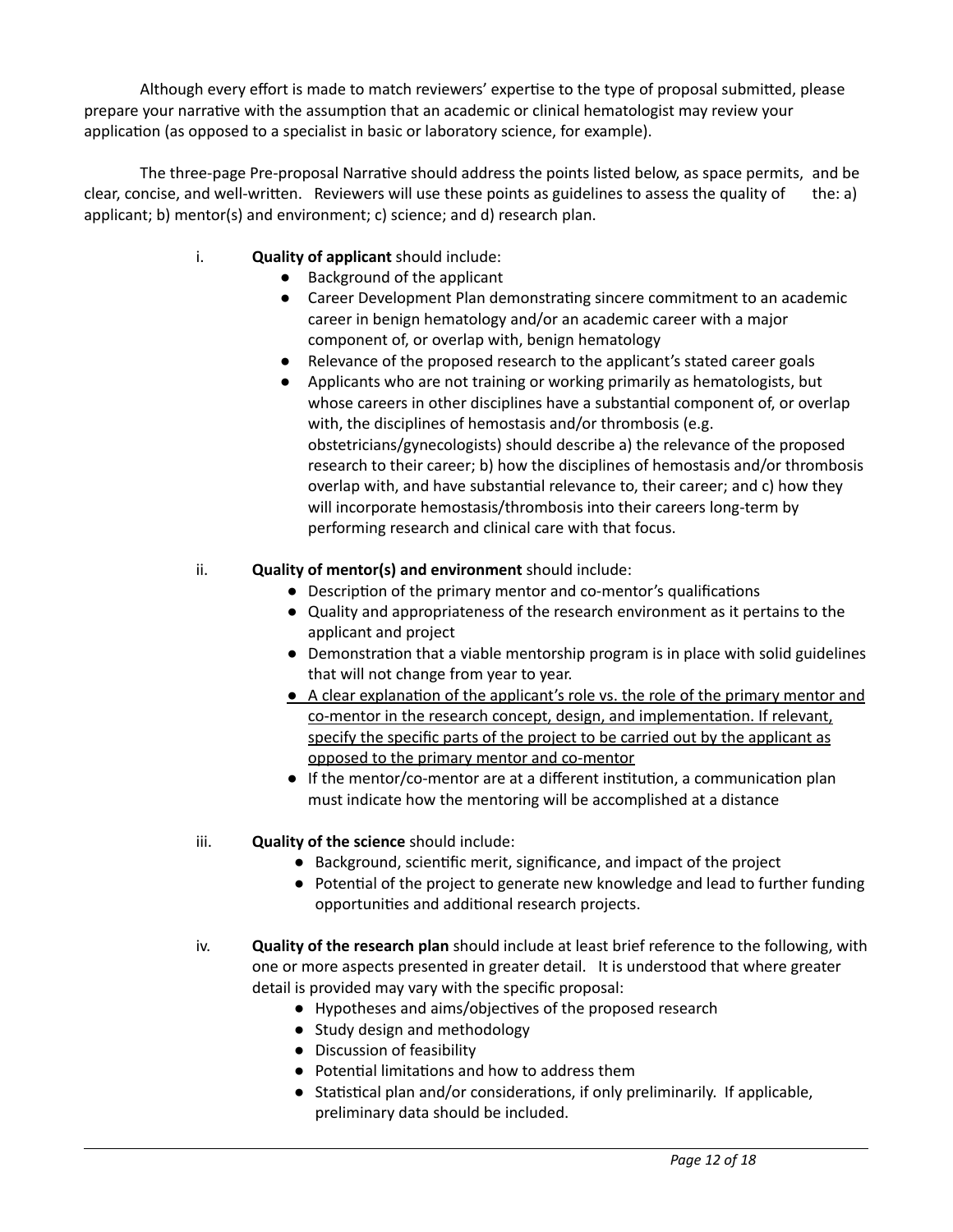$\bullet$  Plan for obtaining statistical support. All applicants are required to identify resources for obtaining statistical support for a) writing their full proposal b) implementing their project if selected for an MRA. Applicants without access to adequate institutional or other local statistical support are strongly encouraged to request complimentary support from HTRS to develop their research study design and statistical plan, which is required for the Full Proposal. Such applicants must include the request and the detailed reasons for the request in their Pre-proposals. However, assistance with the statistical of the project implementation, if the applicant is selected as an MRA recipient, is not available from HTRS and applicants must indicate a plan as to where they will obtain statistical support for project implementation. (If statistical support is requested from HTRS and the Pre-proposal is favorably reviewed, a statistical consultant will contact the applicant directly to assist in the preparation of their Full Proposal.)

Pre-proposal narrative references may be listed separately from the narrative but should not exceed two additional pages. They must be relevant, listed in the order in which they appear in the Pre-proposal, list the first author and all other authors, and have **applicant's name bolded** and mentors' names underscored. Only generic names of products/services are allowed; names of brand names and specific companies should not be used.

HTRS can now help potential applicants looking for a research mentor with experienced HTRS investigators from the U.S. and Canada. To start the process, please email iziegler@versiti.org.

### b. **Full Proposals**

Invited 2023 MRA full proposals are due on or before **Monday, November 21, 2022 by 11:59 PM ET** and must be submitted via the HTRS SMA site at https://htrs.smapply.org. Research projects described in the full proposal must be substantially the same as the project described in the successful pre-proposal, but some modifications are allowed (for example, a change to or addition of a sub-aim is permitted as long as it is reasonable in scope and does not substantially change the project's scope).

#### **Components of Complete Full Proposal**

- i. **Application Form:** Invited Full Proposal applicants are required to update the online Application Form originally submitted for their Pre-proposal.
- ii. **Background and Career Goals Statement:** (2 pages maximum, PDF document) The Statement should address the following points and should be clear, concise and well-written. Although many of these same points were required in the Pre-proposal, it is expected that the points will be further developed for the Full Proposal. Reviewers will use these points as guidelines to assess the quality of the applicant including a) the ability of the applicant to conduct the proposed research, and b) the potential of the applicant to build a successfully career in hemostasis and/or thrombosis:
	- Background of the applicant and preparation for the proposed research
	- Demonstrated sincere commitment to an academic career in non-malignant hematology and/or an academic career with a major component of, or overlap with, non-malignant hematology
	- Career development plan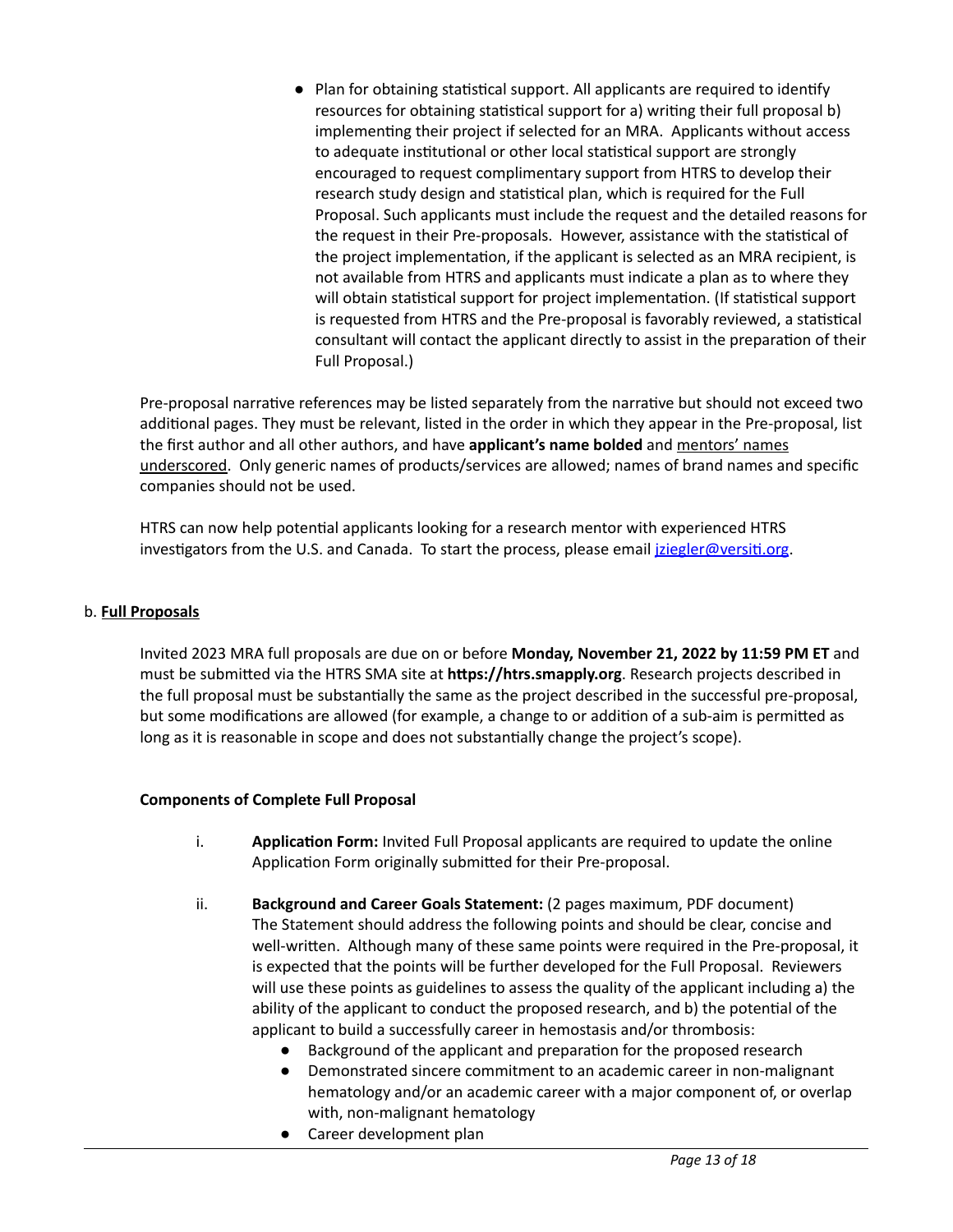- Future career goals/plans
- Relevance of the proposed research to the applicant's stated career goals
- Applicants who are not in training for hematology or who are not working primarily as hematologists, but whose careers are in other disciplines that have a substantial component of, or overlap with the disciplines of hemostasis and/or thrombosis (e.g. obstetricians/gynecologists), must include a) the relevance of the proposed research to their career; b) how the disciplines of hemostasis and/or thrombosis overlap with, and have substantial relevance to, their career; and c) how they will incorporate hemostasis/thrombosis into their careers long-term by performing research and clinical care with that focus.
- iii. **Full Proposal Narrative:** (10 pages maximum, excluding references)

The Full Proposal Narrative should be submitted on the HTRS online grant submission site as a PDF document.

Although every effort is made to match reviewers' expertise to the type of proposal submitted, please prepare your narrative with the assumption that an academic or clinical hematologist may review your application (as opposed to a specialist in basic or laboratory science, for example).

The 10-page Full Proposal Narrative should address the following points and be clear, concise, and well-written. Although many of these same points were required in the Pre-proposal, it is expected that the points will be further developed for the Full Proposal as appropriate. Reviewers will use these points as guidelines to assess the quality of the a) mentor(s) and environment; b) science; and c) research plan

### **Quality of mentor(s) and environment** should include:

- Description of the primary mentor and co-mentor's qualifications
- Quality and appropriateness of the research environment as it pertains to the applicant and project
- Demonstration that a viable mentorship program is in place with solid guidelines that will not change from year to year.
- $\bullet$  A clear explanation of the applicant's role vs. the role of the primary mentor and co-mentor in the research concept, design, and implementation. If relevant, specify the specific parts of the project to be carried out by the applicant as opposed to the primary mentor and co-mentor
- $\bullet$  If the mentor/co-mentor are at a different institution, a communication plan must indicate how the mentoring will be accomplished at a distance

**Quality of the science** should include:

- Background, scientific merit, significance and impact of the project
- Potential of the project to generate new knowledge and lead to further funding opportunities and additional research projects

**Quality of the research plan** should include clear statements of:

- Hypotheses and aims/objectives of the proposed research
- Study design and methodology; the project design should be appropriate to test proposed hypotheses. Project methods should support proposed aims.
- Feasibility analysis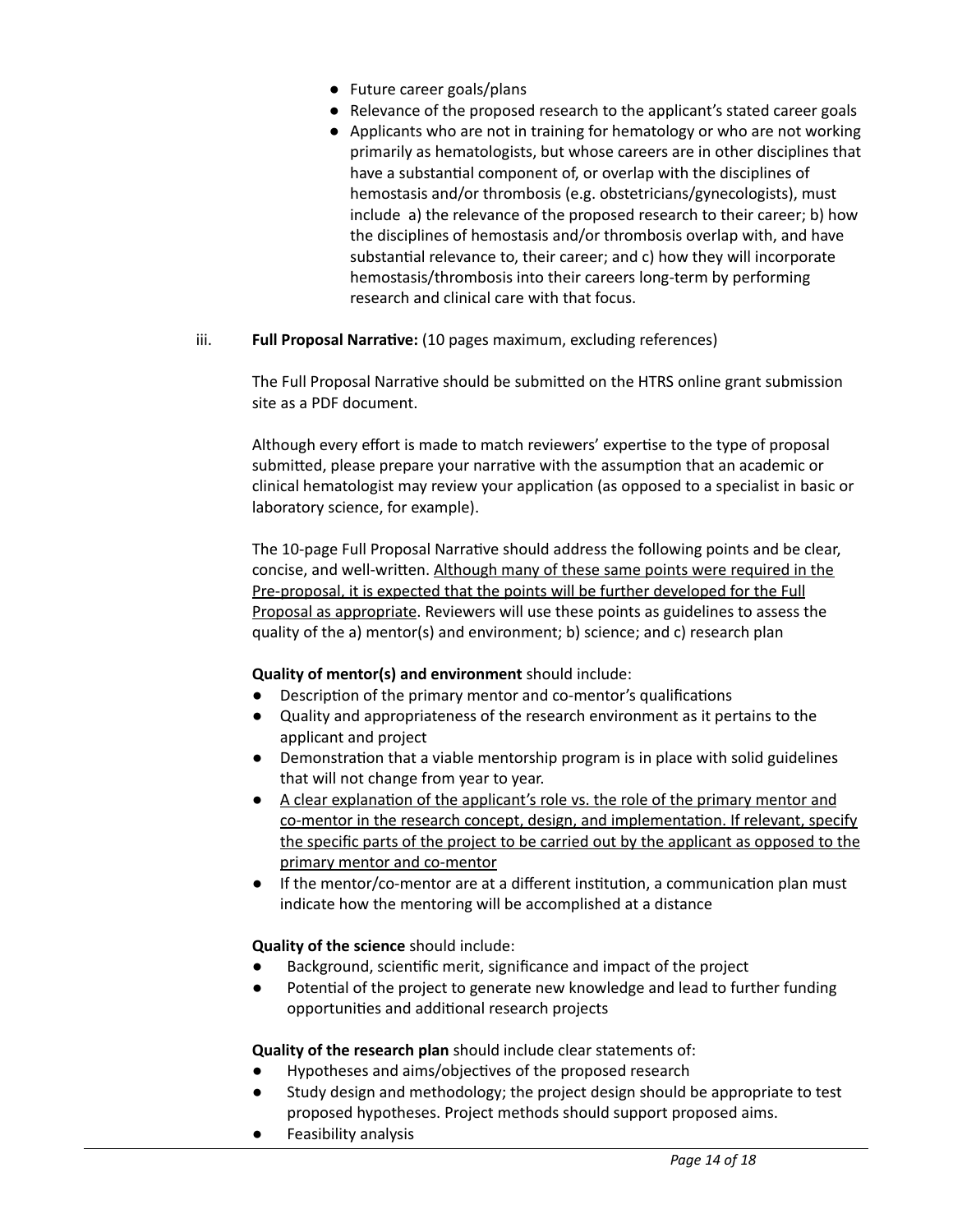- Potential limitations and how to address them
- Future studies to be pursued if specific aims are accomplished
- Statistical plan and/or considerations. Patient or sample numbers and statistical methods should be idenfied. If applicable, preliminary data should be included.
- $\bullet$  Plan for obtaining statistical support. All applicants are required to identify resources for obtaining statistical support for implementing their project if selected for an MRA
- Human subject or animal protections should be appropriately described, if applicable
- iv. **A** copy of the applicant's current NIH Biosketch (submitted online as a PDF document)
- v. **A copy of the current NIH Biosketch for the primary mentor and co-mentor(s)** (if applicable). (Submitted online as a PDF document) The narrative portion of the Biosketch should describe the mentor's and co-mentor's prior mentorship experience.
- vi. **Leer of support from the proposed primary mentor and the co-mentor(s) (if** applicable), (submitted online as PDF documents) addressed to the HTRS Scientific Review Committee, which should include:
	- The strengths of the applicant and any challenges that the applicant may face as an MRA Awardee
	- How the applicant will advance the HTRS mission and the field of benign hematology
	- The research facilities and resources available to the applicant
	- $\bullet$  The proportion of time the applicant will spend on research, in light of course work, clinical duties, teaching, and administrative responsibilities. (Awardees are encouraged to devote at least half of their total time to research or research-related activities, and required to devote no less than 20% of their total time to the HTRS MRA project.)
	- A clear explanation of the applicant's role vs. the primary mentor and co-mentor's roles in the research project's concept, design, and implementation. If relevant, specify the specific parts of the project to be carried out by the applicant, as opposed to the primary mentor and co-mentor
	- The nature of the week-to-week interactions between the applicant and the primary mentor/co-mentor. If the mentor/co-mentor are in a different institution than the applicant, an explanation of the communication plan regarding how the mentoring will be accomplished is required
	- In what ways the mentor/co-mentor has mentored and plans to mentor the applicant to improve the scientific writing of the full proposal, and future scientific writing more generally
	- Primary mentors and/or co-mentors who have been ongoing HTRS members should express their prior involvement and commitment to HTRS, its mission, and the field of benign hematology
	- Primary mentors who have not been HTRS members in the past should provide justification for their role
- vii. **Letter(s) of support**, (submitted online as PDF documents) addressed to the HTRS Scientific Review Committee, as follows:
	- For Fellows who will still be in Fellowship during the first and/or second year of the grant period, the letter of support should be from the fellowship program director,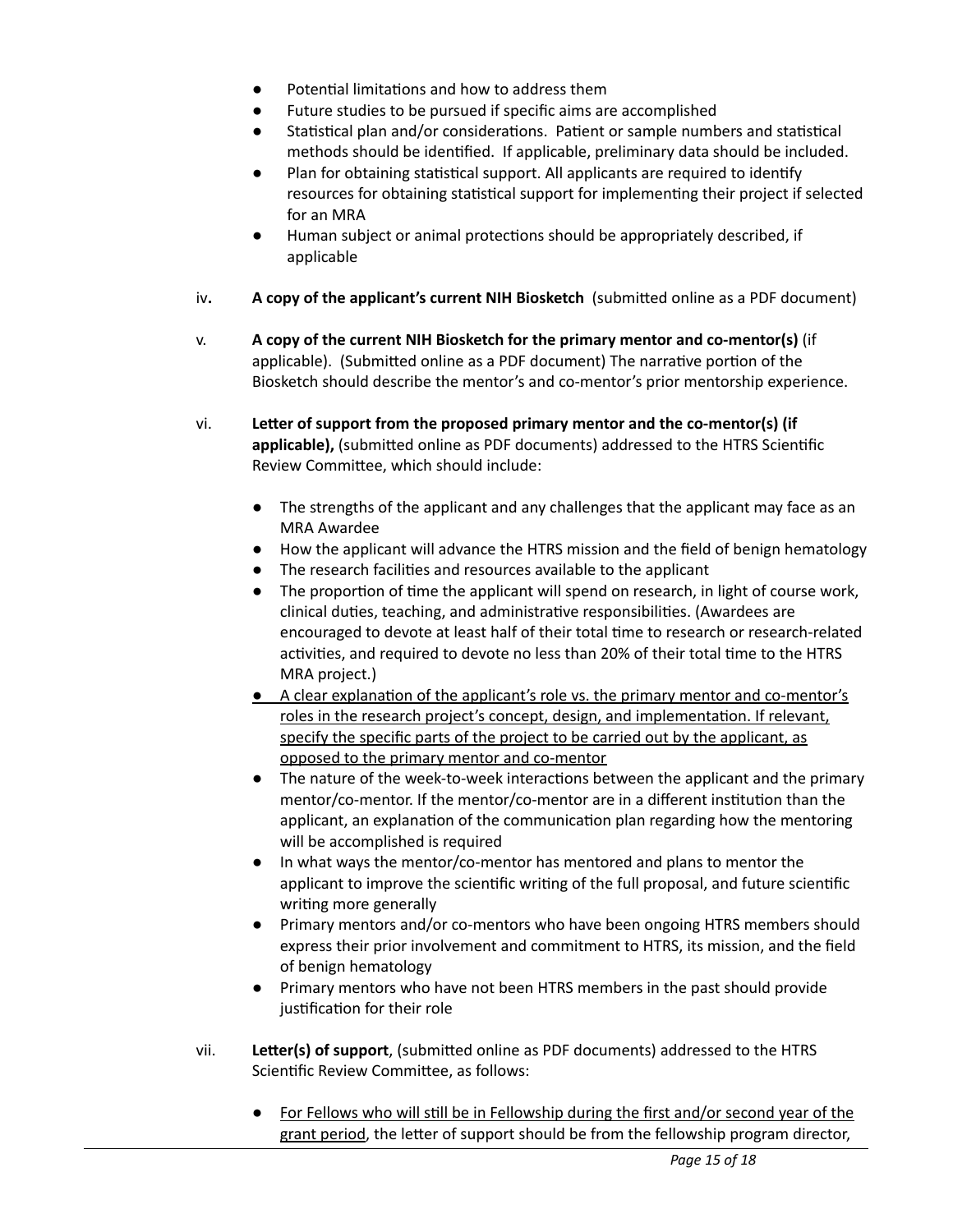indicating: 1) why the applicant is an excellent candidate for an MRA; 2) that the applicant is in good standing and eligible for the award; 3) commitment of institutional support for the proposed project and 4) that 20% of the applicant's total time will be protected for the MRA while enrolled in their fellowship program.

- For current Fellows who are in their last year of fellowship at the time of this submission, two letters of support are required: 1) Letter of support from the fellowship program director, indicating why the applicant is an excellent candidate for an MRA; and that the applicant is in good standing and will complete their fellowship by July 1, 2023); 2) Letter of support from the department chairperson or division chief, indicating why the applicant is an excellent candidate for an MRA; commitment of institutional support for the proposed project; agreement that 20% of the applicant's total me will be protected for the MRA during the two-year grant period (either funded from the MRA at the NIH salary cap or supported by departmental funds, or a combination of both). The letter must also include a discussion of the me and resources available to ensure the candidate will be able to pursue an academic career. If there is no additional protected time, the letter must explicitly state why there is no additional protected time and why the candidate will be able to succeed in a research career without this.
- For current junior attending/junior faculty applicants, the letter should be from the current department chairperson or division chief, indicating: 1) why the applicant is an excellent candidate for an MRA; 2) commitment of institutional support for the proposed project; and 3) agreement that 20% of the applicant's total me will be protected for the MRA during the two-year grant period (either funded from the MRA at the NIH salary cap or supported by departmental funds, or a combination of both). The letter must also include a discussion of the time and resources available to ensure the candidate will be able to pursue an academic career. If there is no additional protected time, the letter must explicitly state why there is no additional protected me and why the candidate will be able to succeed in a research career without this.

### viii. **Project Budget** (submitted online as one PDF document)

The expenses below are permitted by HTRS as part of the project budget, which may not exceed a total of \$165,000 USD. It is in the awardee's best interest if the budget total expenses are as close as possible to \$165,000 USD so that the total grant award is used.

Full Proposal applicants are required to use the budget template provided by HTRS. Direct Project Costs not to exceed \$151,800 USD, including but not limited to:

- Salary and fringe benefits for the applicant proportional to his/her percent effort on the project. Use NIH salary caps if appropriate.
- Salary and fringe benefits for key personnel (laboratory technicians, statisticians, etc.) required to implement the research project
- Equipment and supplies necessary to fulfill the project's specific aims
- Registration, travel, and lodging fees for the Awardee to attend a well-recognized national or international professional meeting during the duration of their project or in the year immediately following the grant period to present the progress or results of their MRA-funded research. (MRA funds may not be used to cover registration, travel, or lodging expenses to attend professional meetings outside of the above mentioned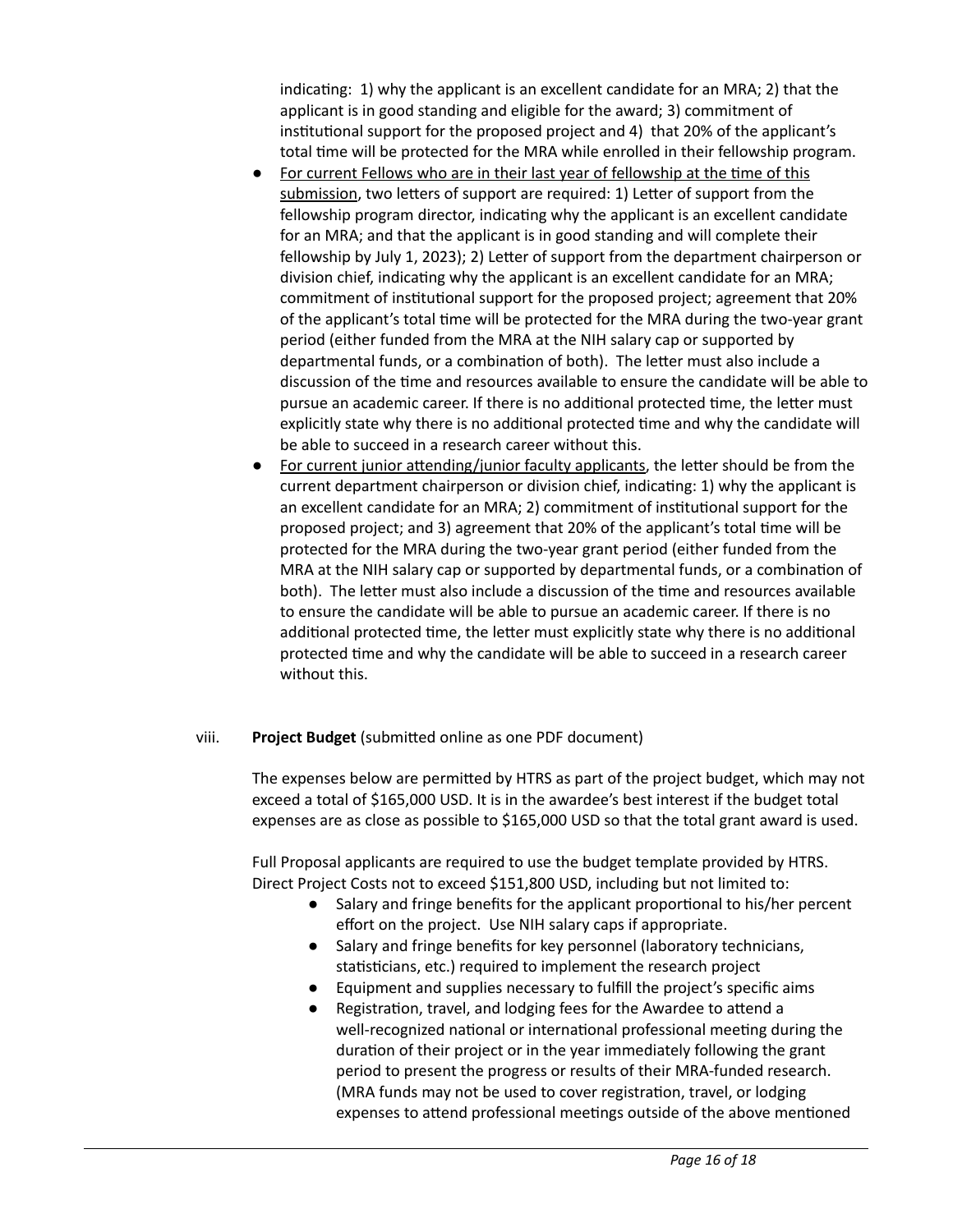meeting, unless specifically approved by HTRS in advance as essential to the Awardee's project outcome.)

- Patient care costs if required for the study and not covered by third-party payments
- Human subjects payments
- Consultant costs for statistical or data management support

Institutional Management Costs/Indirect Costs/Facilities and Administrative Costs not to exceed \$13,200 USD, including: Lab fees, facility fees, or other costs related to the management of the funded research program by the recipient institution. The line item for institutional management costs/ indirect costs for the entire project budget may not exceed 8% of the \$151,800 allocated to support the direct costs of the project, or \$13,200 over two years (\$6,600 per year). An applicant's two-year MRA project budget, including directs costs of \$151,800 and indirect costs up to \$13,200 may not exceed a grand total of \$165,000 USD. Please do not add an additional \$12,000 for institutional management/indirect costs on top of the \$165,000 maximum, as this will exceed the amount permissible for MRA project budgets.

### ix. **Addendum to Budget** (submitted online as one PDF document)

The applicant must provide a separate addendum to the budget template with the following information:

- An explanation and justification of each line item requested in the budget template.
- Other current and pending funding sources for the proposed project, if they exist. If so, indicate what expenses will be covered by the additional funding and whether or not there is any overlap between the expense categories of the MRA project budget and the other funding budget(s).
- A brief discussion of alternatives if this additional funding is not secured.

### **Full Proposal Instructions**

If the applicant has questions related to the info below, please contact HTRS at *iziegler@htrs.org* no later than **Monday, November 14, 2022 by 11:59 p.m. ET, seven days in advance of the Full Proposal deadline. Submitted** Full Proposals will be deemed ineligible if instructions are not followed:

- Limit the Background and Careers Goals Statement to a maximum of two pages.
- **•** Limit the Project Narrative to a maximum of 10 pages, excluding references.
- **•** Project Narrative references:
	- May be listed separately from the narrative but should not exceed two additional pages
	- Must be relevant
	- Must be listed in the order in which they appear in the Full Proposal
	- Must list the first author and all other authors
	- **Must have applicant's name bolded** and mentors' names underscored.
	- Only generic names of products/services are allowed; names of brand names and specific companies should not be used